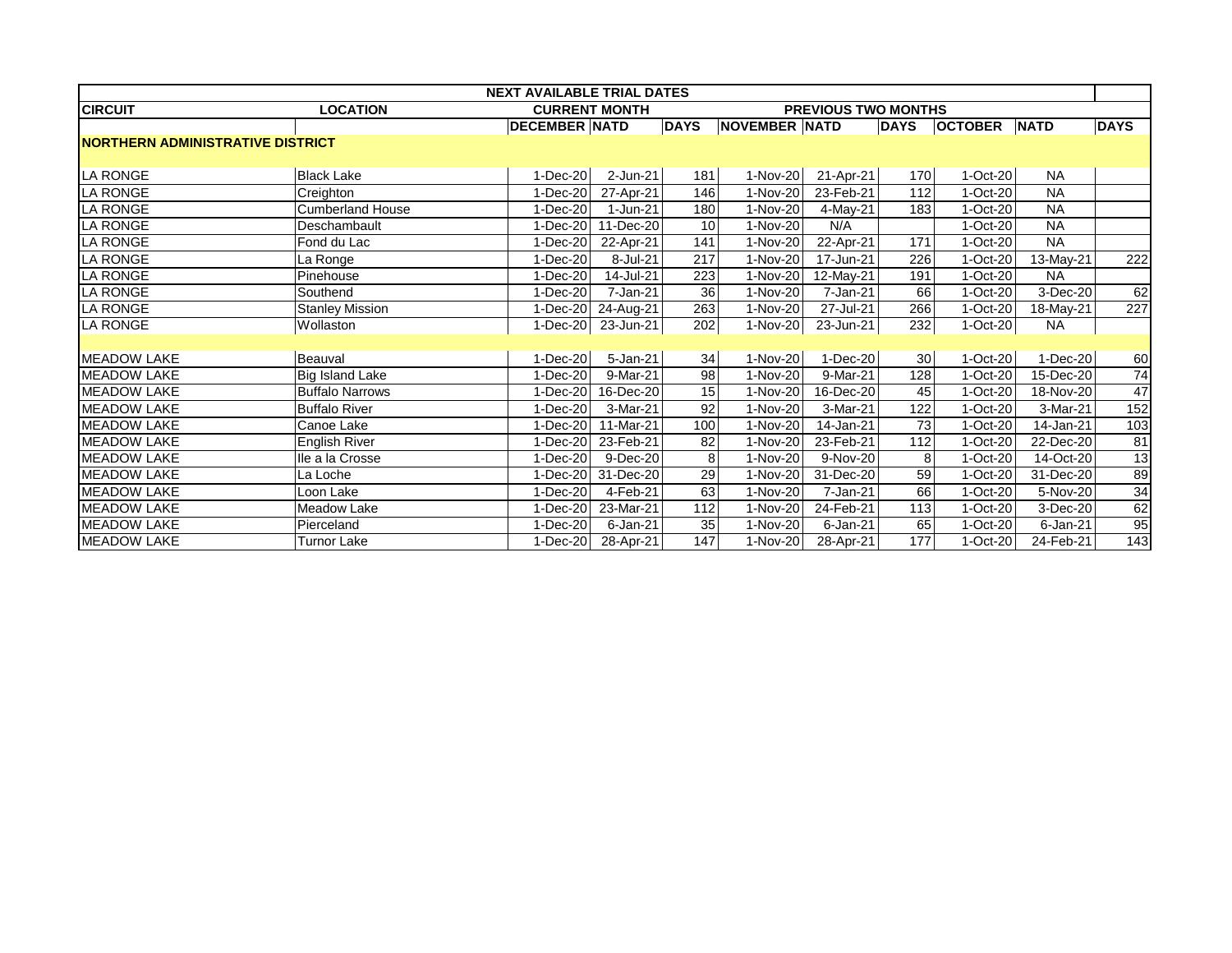| <b>NEXT AVAILABLE TRIAL DATES</b> |                                    |                      |                      |             |                            |            |             |                |              |                 |
|-----------------------------------|------------------------------------|----------------------|----------------------|-------------|----------------------------|------------|-------------|----------------|--------------|-----------------|
| <b>CIRCUIT</b>                    | <b>LOCATION</b>                    |                      | <b>CURRENT MONTH</b> |             | <b>PREVIOUS TWO MONTHS</b> |            |             |                |              |                 |
|                                   |                                    | <b>DECEMBER NATD</b> |                      | <b>DAYS</b> | <b>NOVEMBER NATD</b>       |            | <b>DAYS</b> | <b>OCTOBER</b> | <b>NATD</b>  | <b>DAYS</b>     |
| <b>SOUTH OF SASKATOON</b>         |                                    |                      |                      |             |                            |            |             |                |              |                 |
|                                   |                                    |                      |                      |             |                            |            |             |                |              |                 |
| <b>ESTEVAN</b>                    | Estevan                            | $1-Dec-20$           | N/A                  |             | 1-Nov-20                   | 26-Jan-21  | 85          | $1-Oct-20$     | 24-Nov-20    | 53              |
| <b>ESTEVAN</b>                    | Carlyle                            | $1-Dec-20$           | N/A                  |             | 1-Nov-20                   | 23-Dec-20  | 52          | 1-Oct-20       | 16-Dec-20    | 75              |
| <b>ESTEVAN</b>                    | Weyburn (Criminal Trials)          | $1-Dec-20$           | N/A                  |             | 1-Nov-20                   | 20-Apr     | 169         | 1-Oct-20       | $2$ -Feb-21  | 121             |
|                                   |                                    |                      |                      |             |                            |            |             |                |              |                 |
| MOOSE JAW                         | Assiniboia                         | $1$ -Dec-20          | N/A                  |             | 1-Nov-20                   | 12-Nov-20  | 11          | $1-Oct-20$     | 12-Nov-20    | 41              |
| MOOSE JAW                         | Moose Jaw                          | $1$ -Dec-20          | 5-Apr-21             | 124         | 1-Nov-20                   | 16-Feb-21  | 105         | $1-Oct-20$     | 23-Dec-20    | 82              |
|                                   |                                    |                      |                      |             |                            |            |             |                |              |                 |
| <b>REGINA</b>                     | <b>Traffic Safety Court Trials</b> | $1$ -Dec-20          | 13-Apr-21            | 132         | 1-Nov-20                   | 2-Mar-21   | 121         | $1-Oct-20$     | 21-Oct-20    | 20              |
| <b>REGINA</b>                     | <b>Small Claims Hearings</b>       | $1-Dec-20$           | 8-Feb-21             | 67          | 1-Nov-20                   | 11-Jan-21  | 70          | 1-Oct-20       | 14-Dec-20    | $\overline{73}$ |
| <b>REGINA</b>                     | Small Claims Case Management       | $1-Dec-20$           | 12-Feb-21            | 71          | 1-Nov-20                   | 22-Jan-21  | 81          | 1-Oct-20       | 4-Dec-20     | 63              |
| <b>REGINA</b>                     | Criminal Trials - Non Custody      | $1-Dec-20$           | 8-Mar-21             | 97          | 1-Nov-20                   | 9-Feb-21   | 98          | 1-Oct-20       | 5-Jan-21     | 94              |
| <b>REGINA</b>                     | Criminal Trials - Custody          | $1-Dec-20$           | 8-Feb-21             | 67          | 1-Nov-20                   | $1-Feb-21$ | 90          | 1-Oct-20       | 30-Nov-20    | 59              |
| <b>REGINA</b>                     | Criminal Trials - Two Days/More    | $1-Dec-20$           | 3-May-21             | 152         | 1-Nov-20                   | 5-Apr-21   | 154         | 1-Oct-20       | 1-Mar-21     | 150             |
| <b>REGINA</b>                     | Youth Court Trials - Non Custody   | 1-Dec-20             | 28-Jan-21            | 57          | 1-Nov-20                   | 7-Jan-21   | 66          | 1-Oct-20       | 24-Nov-20    | 53              |
| <b>REGINA</b>                     | Youth Court Trials - Custody       | 1-Dec-20             | 26-Jan-21            | 55          | 1-Nov-20                   | 5-Jan-21   | 64          | 1-Oct-20       | 17-Nov-20    | 46              |
| <b>REGINA CIRCUIT</b>             | Fort Qu'Appelle                    | 1-Dec-20             | 15-Mar-21            | 104         | 1-Nov-20                   | 11-Jan-21  | 70          | 1-Oct-20       | 4-Jan-21     | 93              |
| <b>REGINA CIRCUIT</b>             | Indian Head                        | $1$ -Dec-20          | 2-Mar-21             | 91          | 1-Nov-20                   | 2-Mar-21   | 121         | 1-Oct-20       | $5 - Jan-21$ | 94              |
|                                   |                                    |                      |                      |             |                            |            |             |                |              |                 |
| <b>SWIFT CURRENT</b>              | Leader                             | $1-Dec-20$           | 20-May-21            | 169         | 1-Nov-20                   | 21-Jan-21  | 80          | $1-Oct-20$     | N/A          |                 |
| <b>SWIFT CURRENT</b>              | Maple Creek                        | $1-Dec-20$           | 15-Apr-21            | 134         | 1-Nov-20                   | 11-Feb-21  | 100         | 1-Oct-20       | N/A          |                 |
| <b>SWIFT CURRENT</b>              | Shaunavon                          | 1-Dec-20             | 7-Jan-21             | 36          | 1-Nov-20                   | 3-Dec-20   | 32          | 1-Oct-20       | N/A          |                 |
| <b>SWIFT CURRENT</b>              | <b>Swift Current</b>               | $1-Dec-20$           | 5-Apr-21             | 124         | 1-Nov-20                   | 23-Mar-21  | 142         | 1-Oct-20       | N/A          |                 |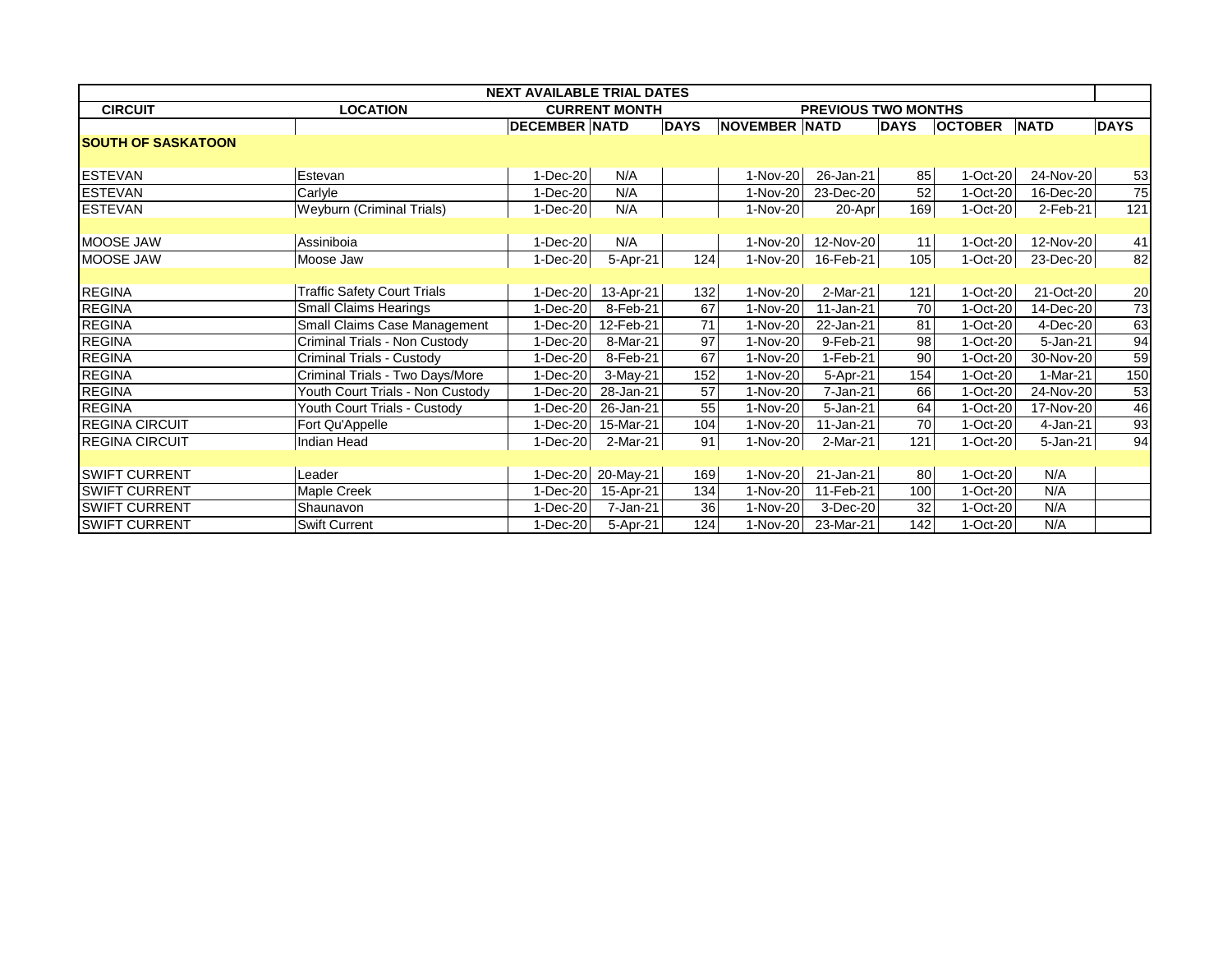| <b>NEXT AVAILABLE TRIAL DATES</b>    |                 |                      |                      |                            |                      |           |             |                |              |             |
|--------------------------------------|-----------------|----------------------|----------------------|----------------------------|----------------------|-----------|-------------|----------------|--------------|-------------|
| <b>CIRCUIT</b>                       | <b>LOCATION</b> |                      | <b>CURRENT MONTH</b> | <b>PREVIOUS TWO MONTHS</b> |                      |           |             |                |              |             |
|                                      |                 | <b>DECEMBER NATD</b> |                      | <b>DAYS</b>                | <b>NOVEMBER NATD</b> |           | <b>DAYS</b> | <b>OCTOBER</b> | <b>NATD</b>  | <b>DAYS</b> |
| <b>ISOUTH OF SASKATOON CONTINUED</b> |                 |                      |                      |                            |                      |           |             |                |              |             |
| <b>WYNYARD</b>                       | Punnichy        | $1-Dec-20$           | 22-Dec-20            | 21                         | 1-Nov-20             | 22-Dec-20 | 51          | $1-Cct-20$     | 8-Oct-20     | 71          |
| <b>WYNYARD</b>                       | Rose Vallev     | $1$ -Dec-20          | 6-Jan-21             | 35                         | 1-Nov-20             | 6-Jan-21  | 65          | $1-Oct-20$     | 16-Dec-20    | 75          |
| <b>WYNYARD</b>                       | Wadena          | $1$ -Dec-20          | 4-Mar-21             | 93                         | 1-Nov-20             | 18-Feb-21 | 107         | $1-Oct-20$     | 15-Oct-20    | 14          |
| <b>WYNYARD</b>                       | Wynyard         | $1-Dec-20$           | 27-Jan-21            | 56                         | $1-Nov-20$           | 27-Jan-21 | 86          | $1-Oct-20$     | 26-Nov-20    | 55          |
|                                      |                 |                      |                      |                            |                      |           |             |                |              |             |
| <b>YORKTON</b>                       | Broadview       | $1-Dec-20$           | 17-Mar-21            | 106                        | 1-Nov-20             | 11-Feb-21 | 100         | $1-Oct-20$     | $6$ -Jan-21  | 95          |
| <b>YORKTON</b>                       | Canora          | $1$ -Dec-20          | 4-Feb-21             | 63                         | 1-Nov-20             | 17-Dec-20 | 46          | $1-Oct-20$     | 19-Nov-20    | 48          |
| <b>YORKTON</b>                       | Esterhazy       | $1$ -Dec-20          | 9-Feb-21             | 68                         | 1-Nov-20             | 9-Feb-21  | 98          | $1-Oct-20$     | 7-Jan-21     | 96          |
| <b>YORKTON</b>                       | Kamsack         | $1-Dec-20$           | 10-Mar-21            | 99                         | 1-Nov-20             | 16-Dec-20 | 45          | $1-Oct-20$     | 19-Nov-20    | 48          |
| <b>YORKTON</b>                       | Melville        | $1 - Dec-20$         | 1-Mar-21             | 90                         | 1-Nov-20             | 1-Feb-21  | 90          | $1-Oct-20$     | 7-Dec-20     | 66          |
| <b>YORKTON</b>                       | Moosomin        | $1-Dec-20$           | 2-Mar-21             | 91                         | 1-Nov-20             | 19-Jan-21 | 78          | $1-Oct-20$     | $5 - Jan-21$ | 94          |
| <b>YORKTON</b>                       | Yorkton         | $1-Dec-20$           | 2-Mar-21             | 91                         | 1-Nov-20             | 26-Jan-21 | 85          | $1-Cct-20$     | 15-Dec-20    | 74          |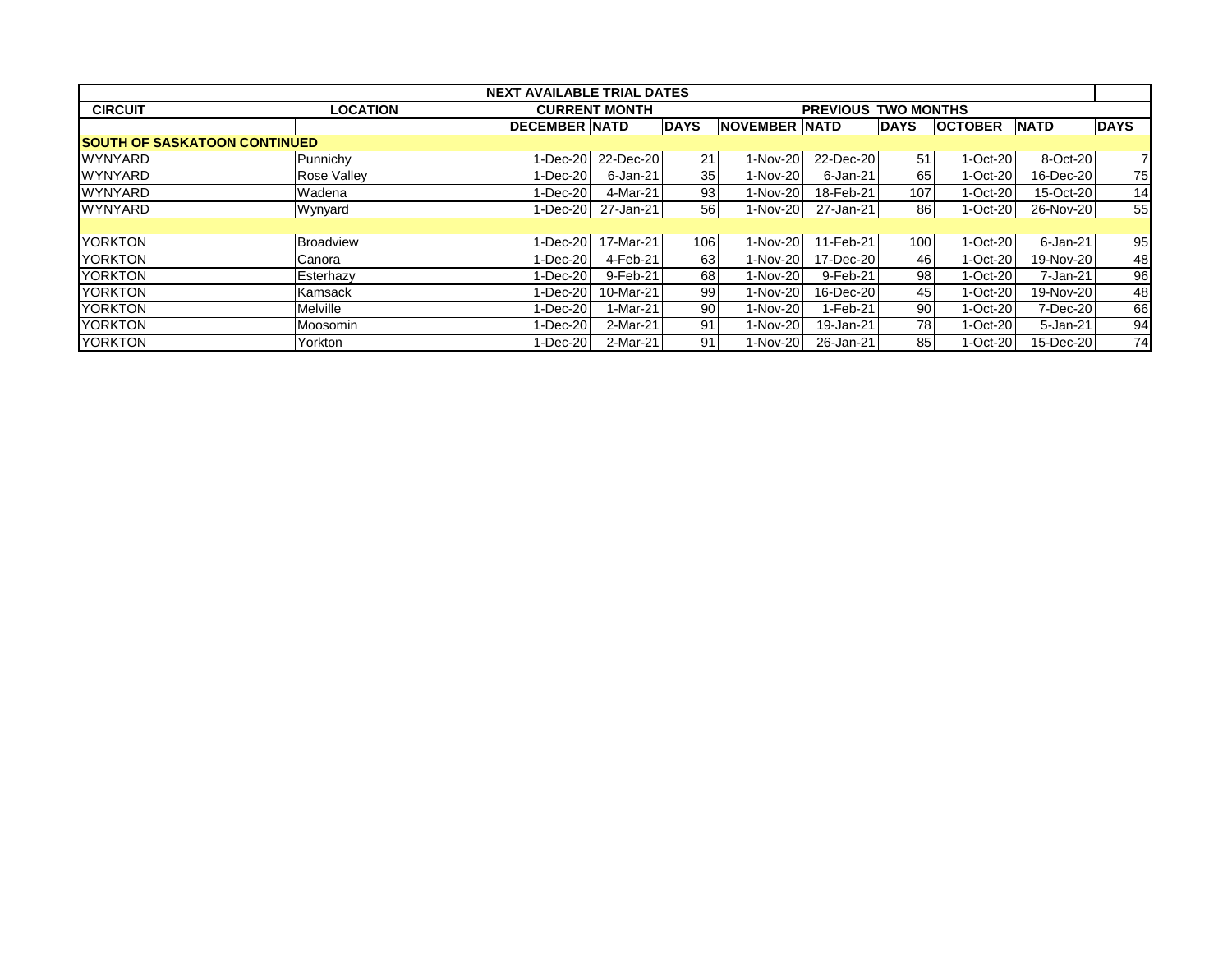| <b>NEXT AVAILABLE TRIAL DATES</b> |                                    |                                                    |           |             |                      |             |             |                     |             |                  |
|-----------------------------------|------------------------------------|----------------------------------------------------|-----------|-------------|----------------------|-------------|-------------|---------------------|-------------|------------------|
| <b>CIRCUIT</b>                    | <b>LOCATION</b>                    | <b>CURRENT MONTH</b><br><b>PREVIOUS TWO MONTHS</b> |           |             |                      |             |             |                     |             |                  |
|                                   |                                    | <b>DECEMBER NATD</b>                               |           | <b>DAYS</b> | <b>NOVEMBER NATD</b> |             | <b>DAYS</b> | <b>OCTOBER NATD</b> |             | <b>DAYS</b>      |
| <b>SASKATOON AND NORTH</b>        |                                    |                                                    |           |             |                      |             |             |                     |             |                  |
|                                   |                                    |                                                    |           |             |                      |             |             |                     |             |                  |
| <b>SASKATOON CITY</b>             | <b>Traffic Safety Court Trials</b> | 1-Dec-20                                           | 14-Jul-21 | 223         | 1-Nov-20             | 12-May-21   | 191         | $1-Oct-20$          | 30-Mar-21   | 179              |
| <b>SASKATOON CITY</b>             | <b>Small Claims Hearings</b>       | $1-Dec-20$                                         | 4-Jan-21  | 33          | 1-Nov-20             | 4-Jan-21    | 63          | 1-Oct-20            | 21-Dec-20   | 80               |
| <b>SASKATOON CITY</b>             | Small Claims Case Management       | $1-Dec-20$                                         | 12-Jan-21 | 41          | 1-Nov-20             | 18-Nov-20   | 17          | 1-Oct-20            | 27-Oct-20   | $\overline{26}$  |
| <b>SASKATOON CITY</b>             | Criminal Trials - Custody          | $1-Dec-20$                                         | 6-May-21  | 155         | 1-Nov-20             | 21-Apr-21   | 170         | 1-Oct-20            | 3-Feb-21    | $\overline{122}$ |
| SASKATOON CITY                    | Criminal Trials - Non Custody      | $1-Dec-20$                                         | 19-May-21 | 168         | 1-Nov-20             | 14-Apr-21   | 163         | 1-Oct-20            | 22-Feb-21   | 141              |
| <b>SASKATOON CITY</b>             | Criminal Trials - Two Days/More    | $1-Dec-20$                                         | 1-Jun-21  | 180         | 1-Nov-20             | 20-Apr-21   | 169         | 1-Oct-20            | 17-Mar-21   | 166              |
| <b>SASKATOON CITY</b>             | Youth Court Trials - Custody       | $1-Dec-20$                                         | 9-Mar-21  | 98          | 1-Nov-20             | 22-Dec-20   | 51          | 1-Oct-20            | $9$ -Dec-20 | 68               |
| <b>SASKATOON CITY</b>             | Youth Court Trials - Non Custody   | 1-Dec-20                                           | 11-Mar-21 | 100         | 1-Nov-20             | 4-Feb-21    | 93          | 1-Oct-20            | 17-Dec-20   | 76               |
| <b>SASKATOON RURAL</b>            | Beardy's & Okemasis                | 1-Dec-20                                           | 16-Dec-20 | 15          | 1-Nov-20             | 2-Dec-20    | 31          | 1-Oct-20            | N/A         |                  |
| <b>SASKATOON RURAL</b>            | <b>Blaine Lake</b>                 | $1-Dec-20$                                         | 2-Sep-21  | 271         | 1-Nov-20             | 7-Jan-21    | 66          | 1-Oct-20            | N/A         |                  |
| <b>SASKATOON RURAL</b>            | Humboldt                           | $1-Dec-20$                                         | 15-Mar-21 | 104         | 1-Nov-20             | 1-Mar-21    | 120         | 1-Oct-20            | 15-Feb-21   | 134              |
| <b>SASKATOON RURAL</b>            | Kindersley                         | $1-Dec-20$                                         | 4-May-21  | 153         | 1-Nov-20             | $23-Mar-21$ | 142         | 1-Oct-20            | 23-Feb-21   | 142              |
| <b>SASKATOON RURAL</b>            | <b>Outlook</b>                     | $1-Dec-20$                                         | 18-Mar-21 | 107         | 1-Nov-20             | 18-Feb-21   | 107         | 1-Oct-20            | N/A         |                  |
| <b>SASKATOON RURAL</b>            | Rosetown                           | 1-Dec-20                                           | 8-Apr-21  | 127         | 1-Nov-20             | 25-Feb-21   | 114         | 1-Oct-20            | 14-Jan-21   | 103              |
| <b>SASKATOON RURAL</b>            | Rosthern                           | 1-Dec-20                                           | 14-Apr-21 | 133         | 1-Nov-20             | 24-Feb-21   | 113         | $1-Oct-20$          | 24-Feb-21   | $\overline{143}$ |
|                                   |                                    |                                                    |           |             |                      |             |             |                     |             |                  |
| <b>LLOYDMINSTER</b>               | Lloydminster                       | $1-Dec-20$                                         | 21-Dec-20 | 20          | 1-Nov-20             | 7-Dec-20    | 36          | $1-Oct-20$          | 5-Nov-20    | 34               |
| <b>LLOYDMINSTER</b>               | Onion Lake                         | 1-Dec-20                                           | 3-Feb-21  | 62          | 1-Nov-20             | 20-Jan-21   | 79          | 1-Oct-20            | $6$ -Jan-21 | 95               |
| <b>LLOYDMINSTER</b>               | St. Walburg                        | 1-Dec-20                                           | 13-Jan-21 | 42          | 1-Nov-20             | 17-Nov-20   | 16          | 1-Oct-20            | 17-Nov-20   | 46               |
|                                   |                                    |                                                    |           |             |                      |             |             |                     |             |                  |
| <b>MELFORT</b>                    | <b>Carrot River</b>                | $1-Dec-20$                                         | 4-Mar-21  | 93          | 1-Nov-20             | 25-Feb-21   | 114         | $1-Oct-20$          | 21-Jan-21   | 110              |
| <b>MELFORT</b>                    | Hudson Bay                         | 1-Dec-20                                           | 27-Apr-21 | 146         | 1-Nov-20             | 23-Mar-21   | 142         | 1-Oct-20            | 23-Mar-21   | 172              |
| <b>MELFORT</b>                    | Melfort                            | $1-Dec-20$                                         | 20-May-21 | 169         | 1-Nov-20             | 13-May-21   | 192         | 1-Oct-20            | 1-Apr-21    | 180              |
| <b>MELFORT</b>                    | Nipawin                            | $1-Dec-20$                                         | 31-Mar-21 | 119         | 1-Nov-20             | 3-Mar-21    | 122         | 1-Oct-20            | 27-Jan-21   | 116              |
| <b>MELFORT</b>                    | Tisdale                            | 1-Dec-20                                           | 20-Apr-21 | 139         | 1-Nov-20             | 2-Mar-21    | 121         | 1-Oct-20            | 16-Feb-21   | 135              |
| <b>MELFORT</b>                    | Wakaw                              | $1-Dec-20$                                         | 22-Jun-21 | 201         | 1-Nov-20             | 11-May-21   | 190         | 1-Oct-20            | 13-Apr-21   | 192              |